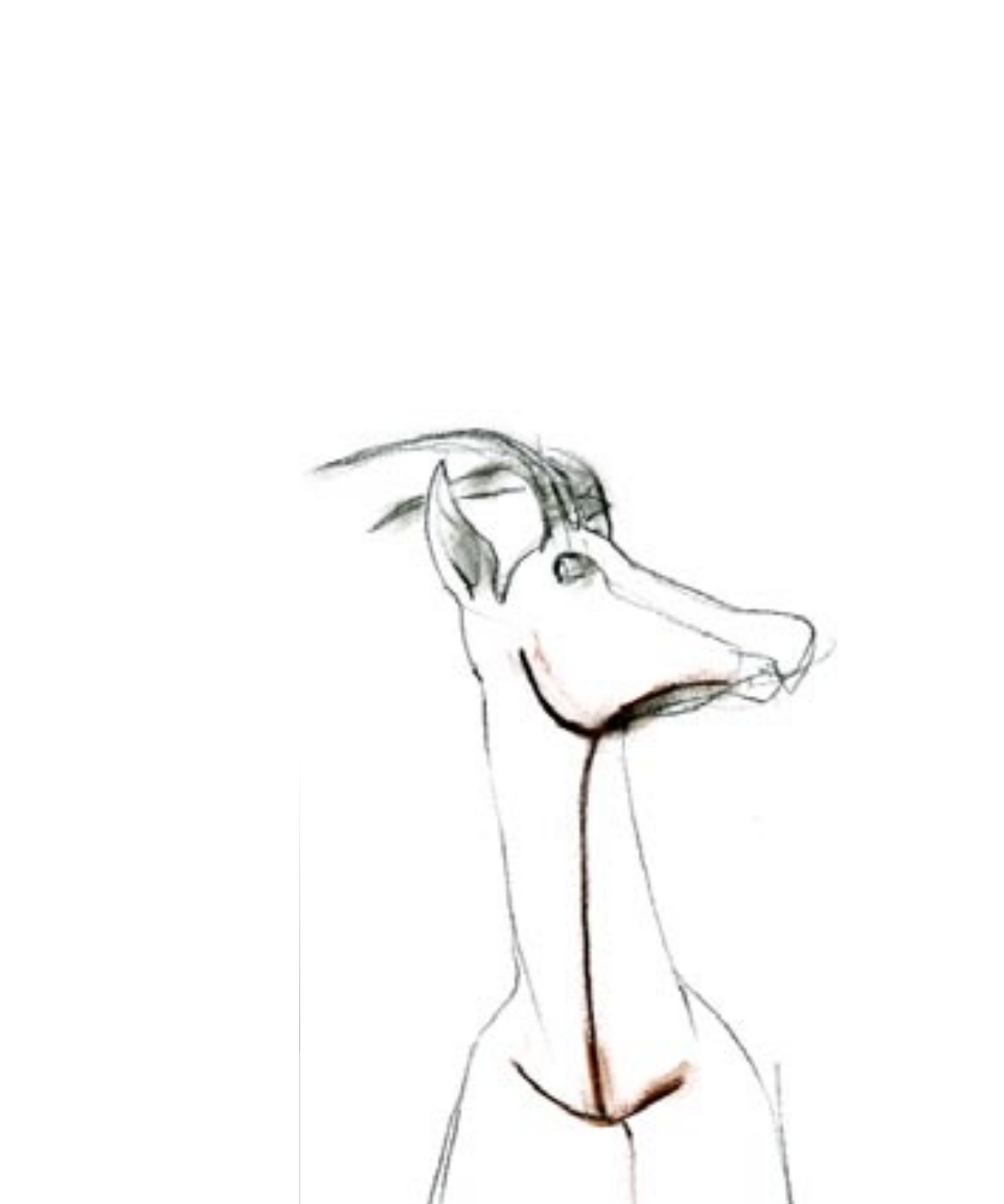A Geography of Blue

a bookwork by Kate Foster and Hayden Lorimer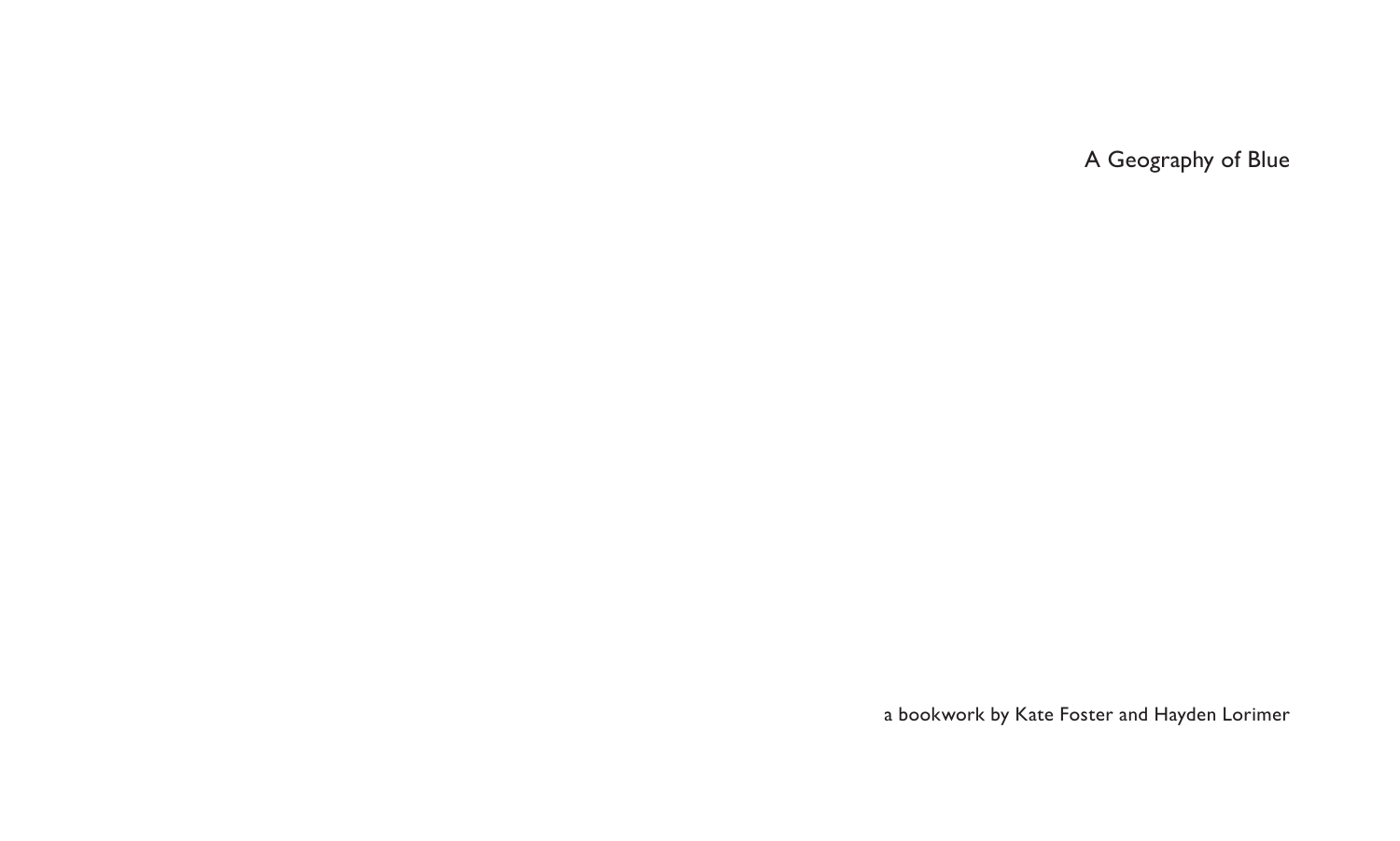*Photograph G Steven 1967 © Hunterian Museum at Glasgow University*

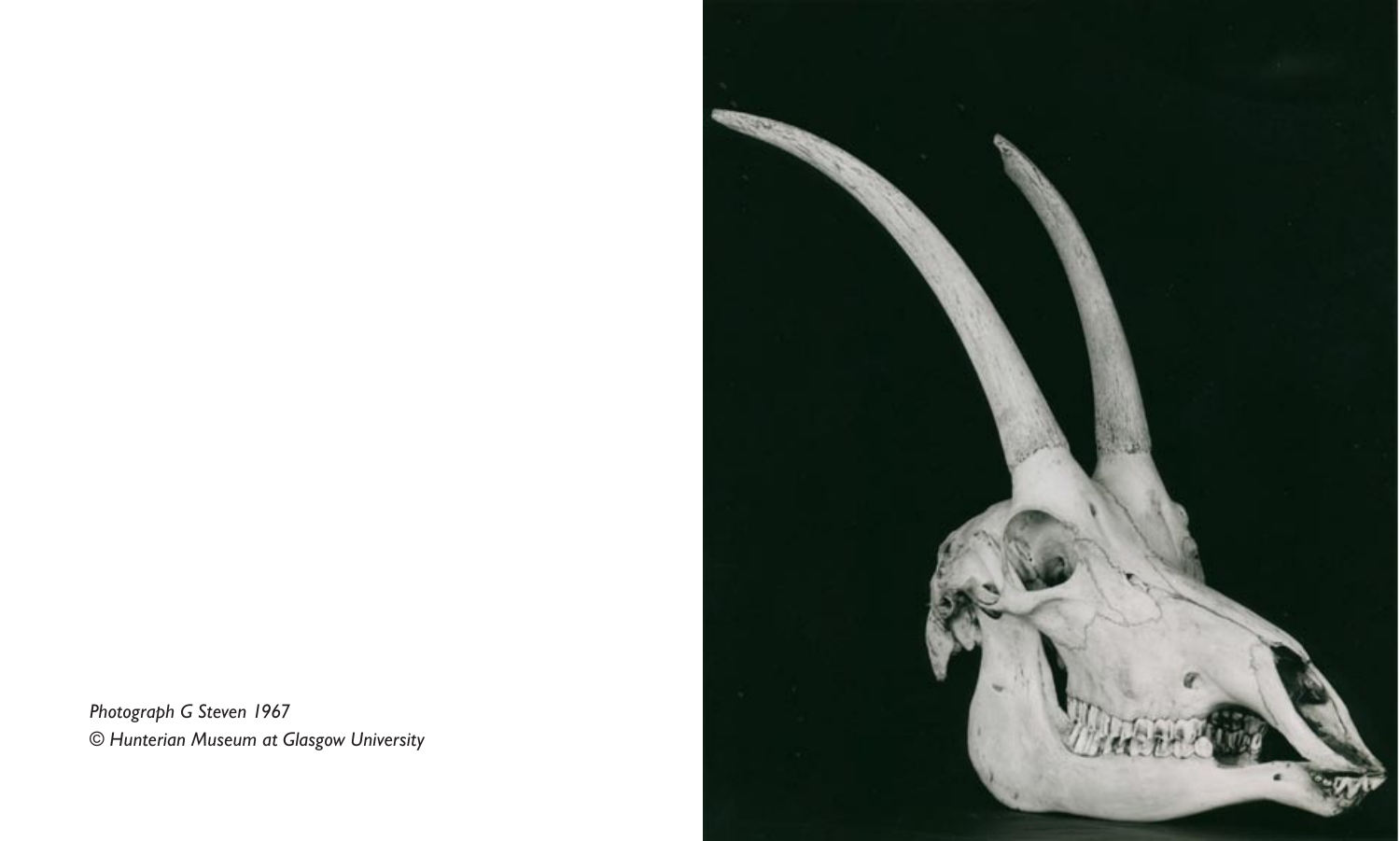Lacking any immediate family, today's blue antelopes live in solitude. Theirs is a hushed and unruffled world without daylight or changes in climate. Curators are their keepers. Visits are regulated. Travel is restricted. Even the shortest of journeys must be carefully planned.

Photographs of the Museum's skull suggest, in their composition, an airless habitat of clean edges and velvet backcloths, where dust will not settle and shadows do not cast. Held captive in monochrome – like so many icons before her – she finally sits at bay.

What unfolds in this series of images is a kind of quietness, a stilling after long pursuit. It speaks volumes. No longer thriving, not quite charmed, but resilient all the same.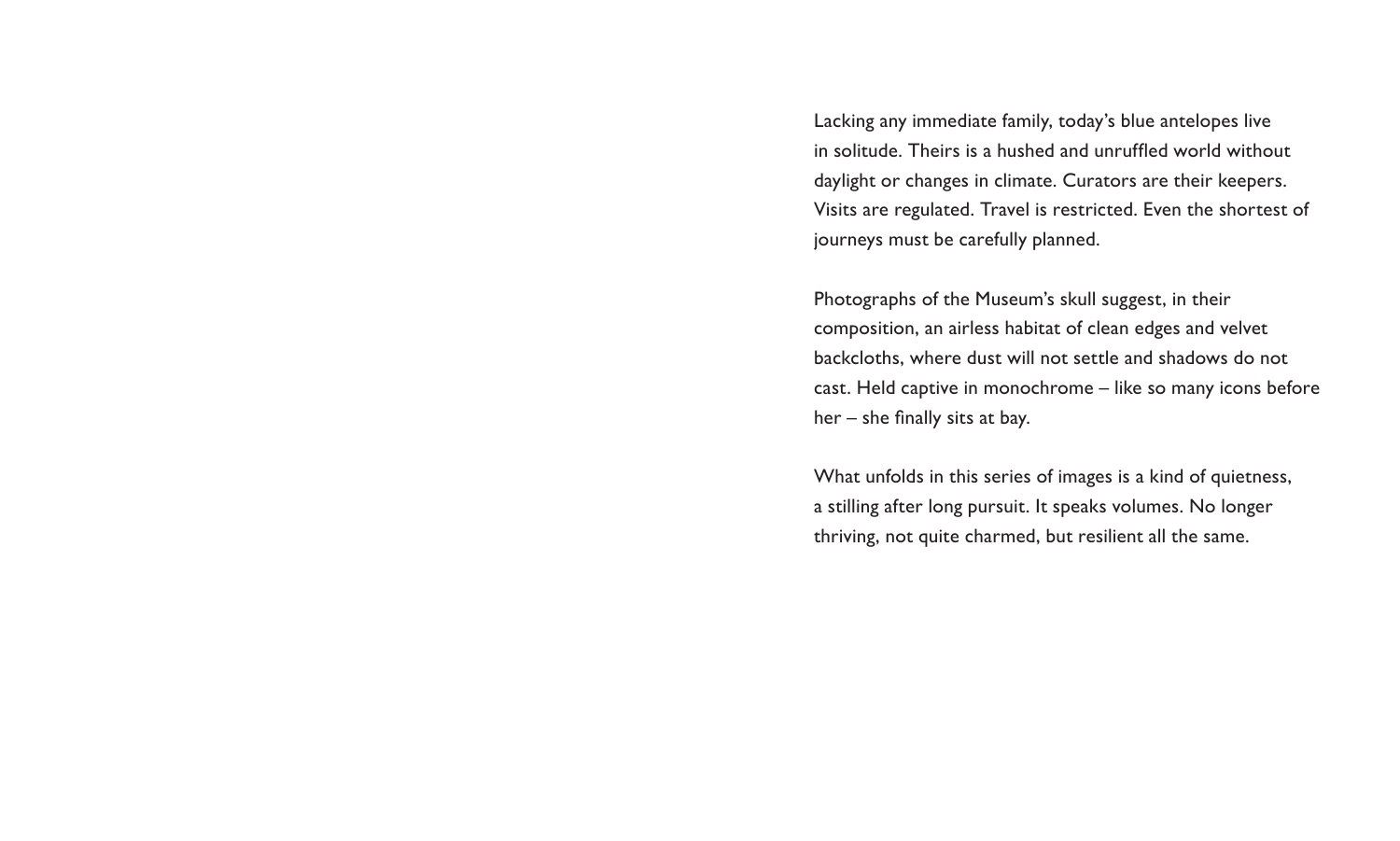

There is nothing untouched about a blue antelope. In their time, they have been thoroughly manhandled. What remains of them is full of intention: pieces gone skew whiff, skin stiffened, seaming scars stretched wide, ageing needlework standing proud and vivid.

Vulnerability is a plight that dead creatures wear on the outside. Soft underbelly exposed, they resist the comfortable distance science creates in 'specimen' status and instead appeal as individuals.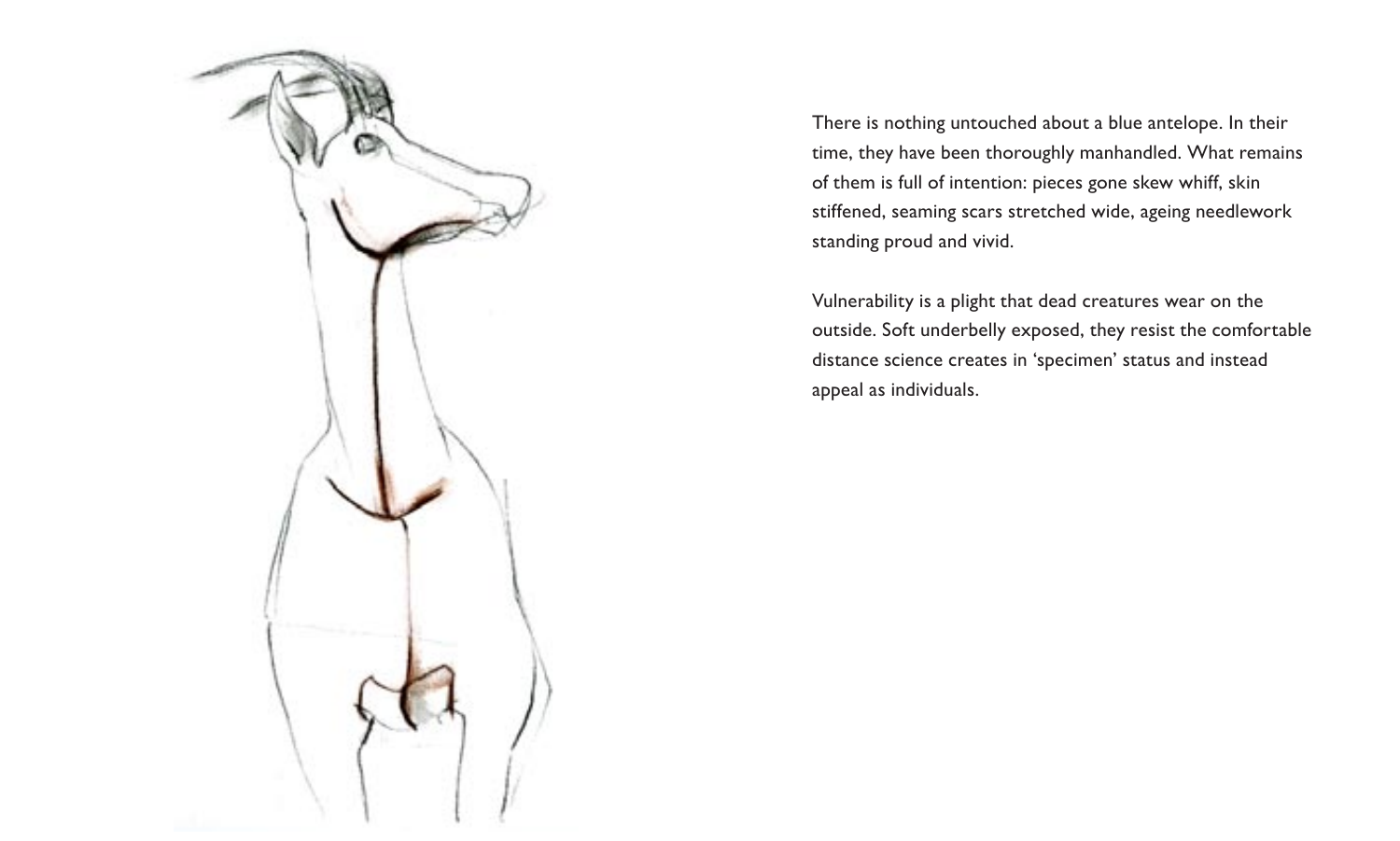So, still our possible companions. Go on, nuzzle up. There, I've said it.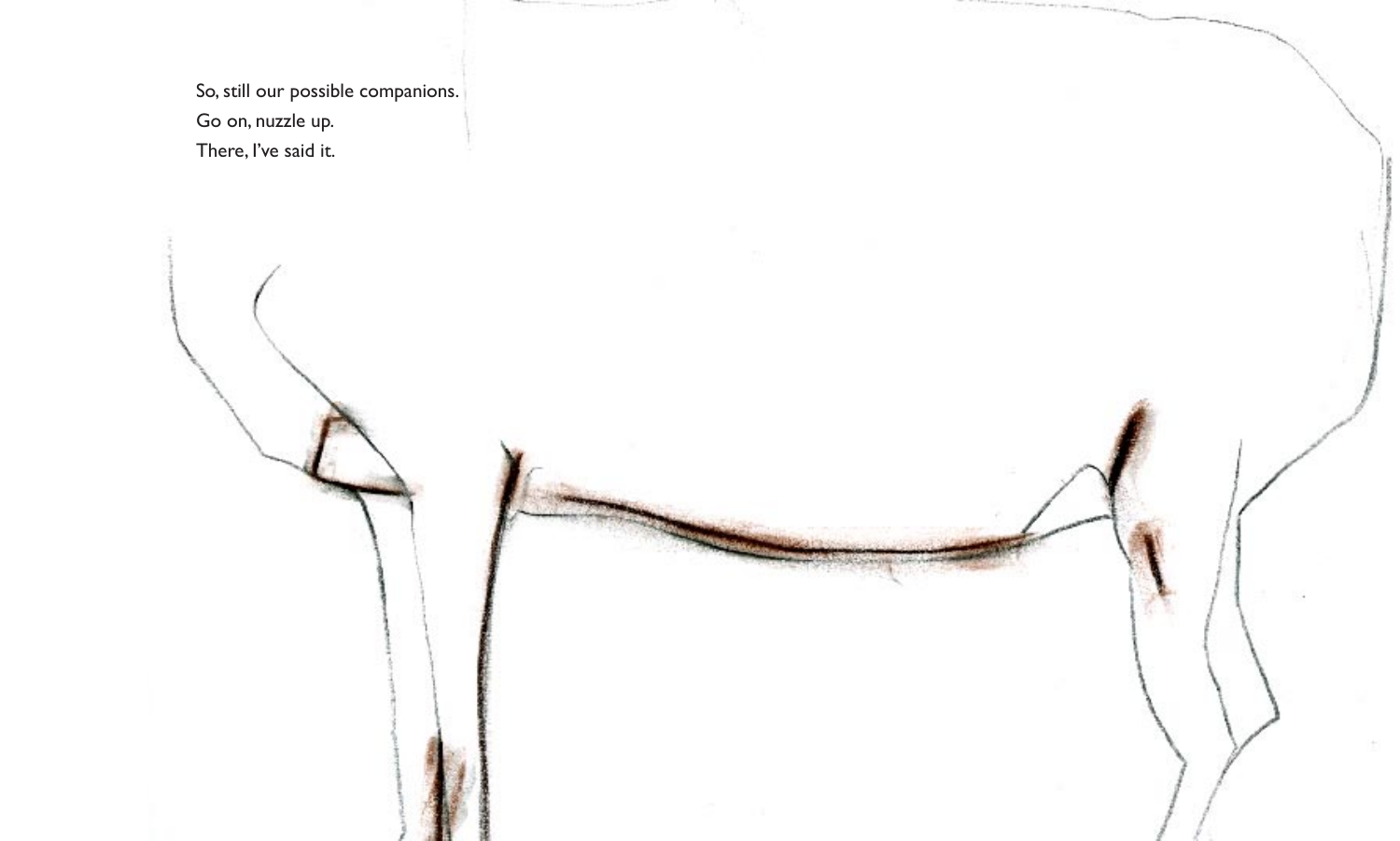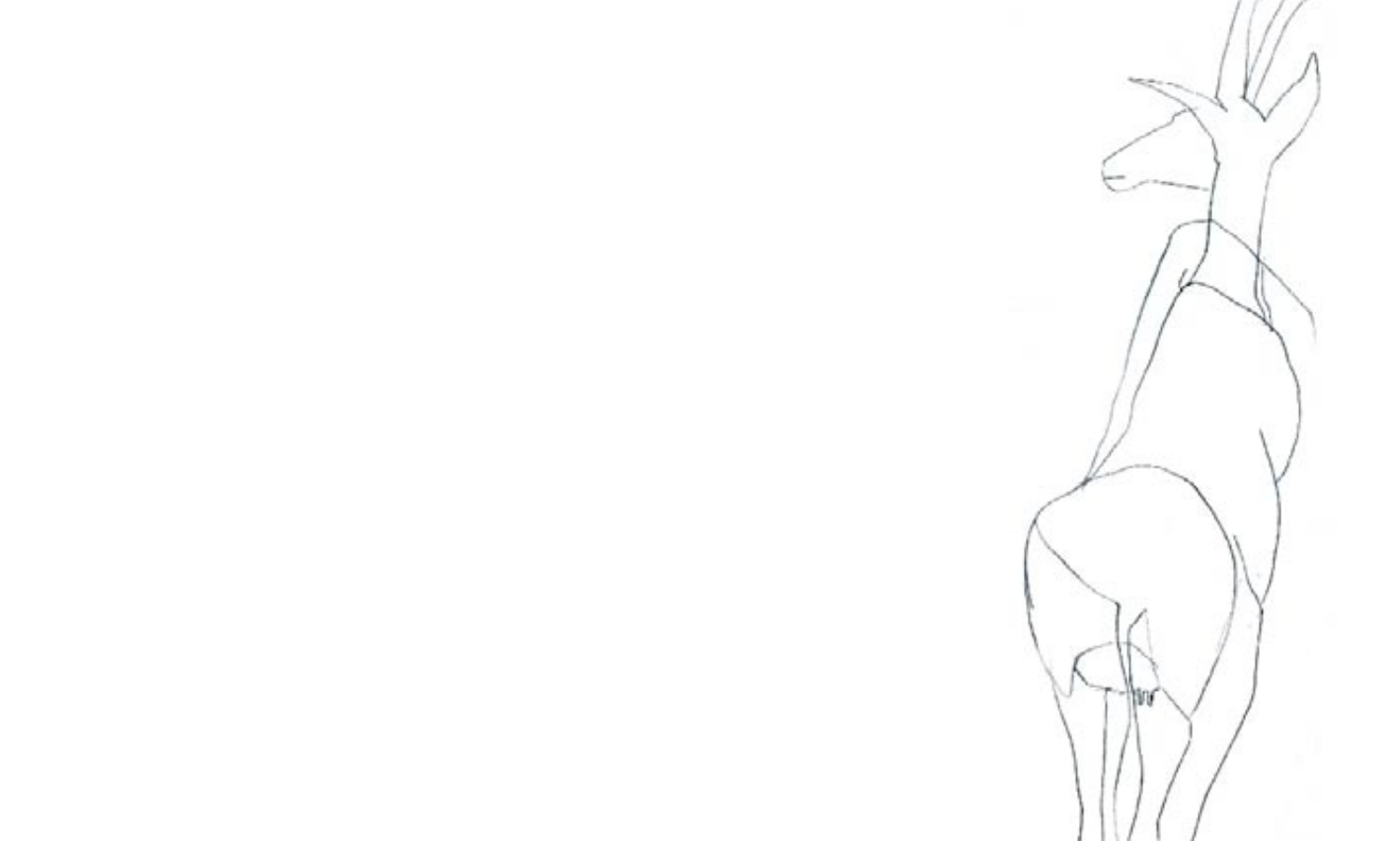All of this is in the here-and-now. Animal afterlives sensed eye-to-eye. Though, these are matters of local position and story-telling that too neatly corner things off. What lies beyond is the there-and-then. Blue antelope prospects stretch out across more expansive geographies and reach back into longer histories.

These mappings of life and death promise satisfyingly circuitous routes to closeness. By which world should the Blue Antelope be known, by what territorial arrangement and according to whose voice? Perpetual exile from Southern Africa might elsewhere only be considered as a "limboland". Do they yet await a final return?

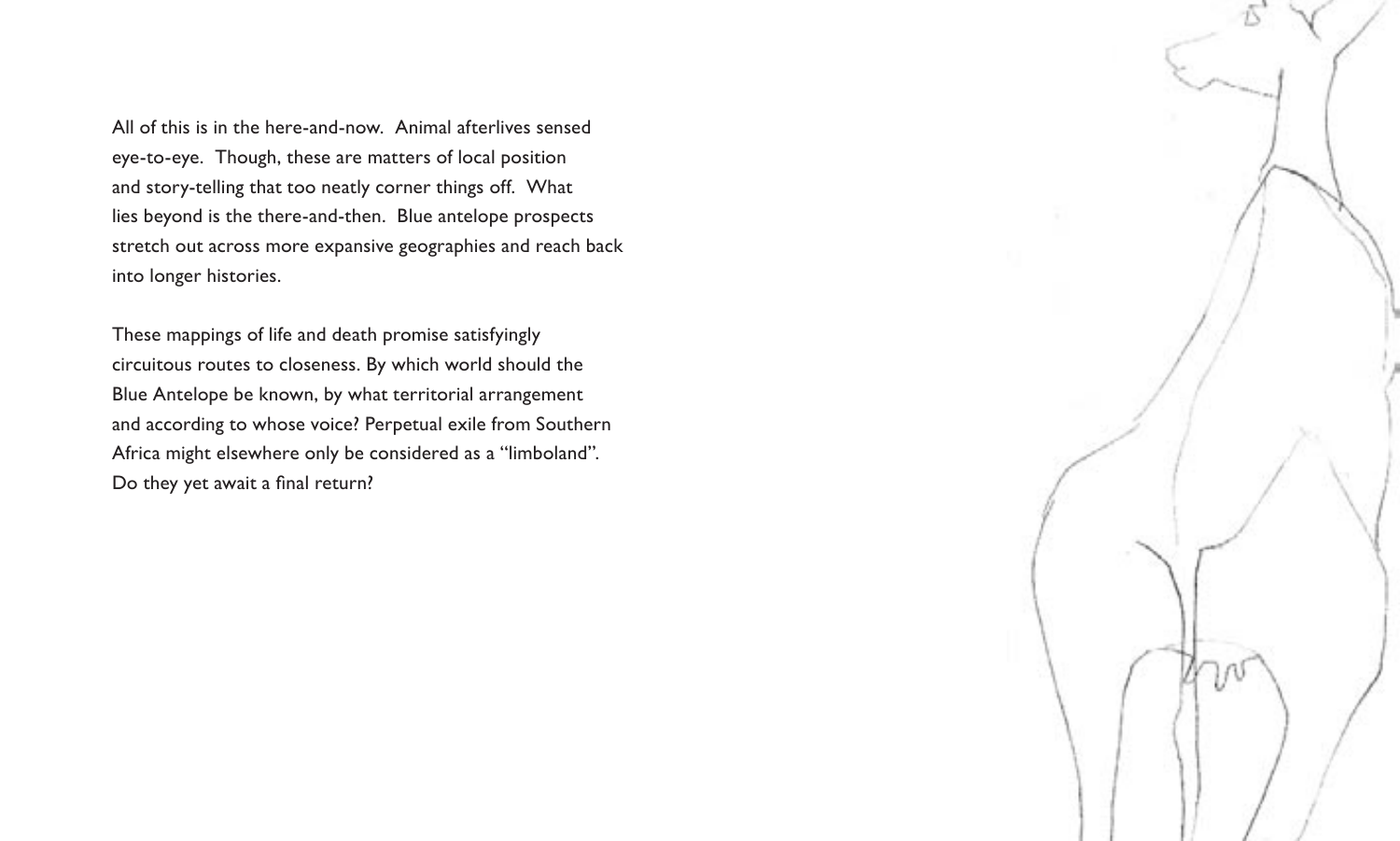

Any distinction made between the spheres of the personal and the cartographic is, of course, a fiction. The relative positions of centres and peripheries in the blue antelope's biography are at once confirmed and unsettled by our collaborative actions of seeing and narrating.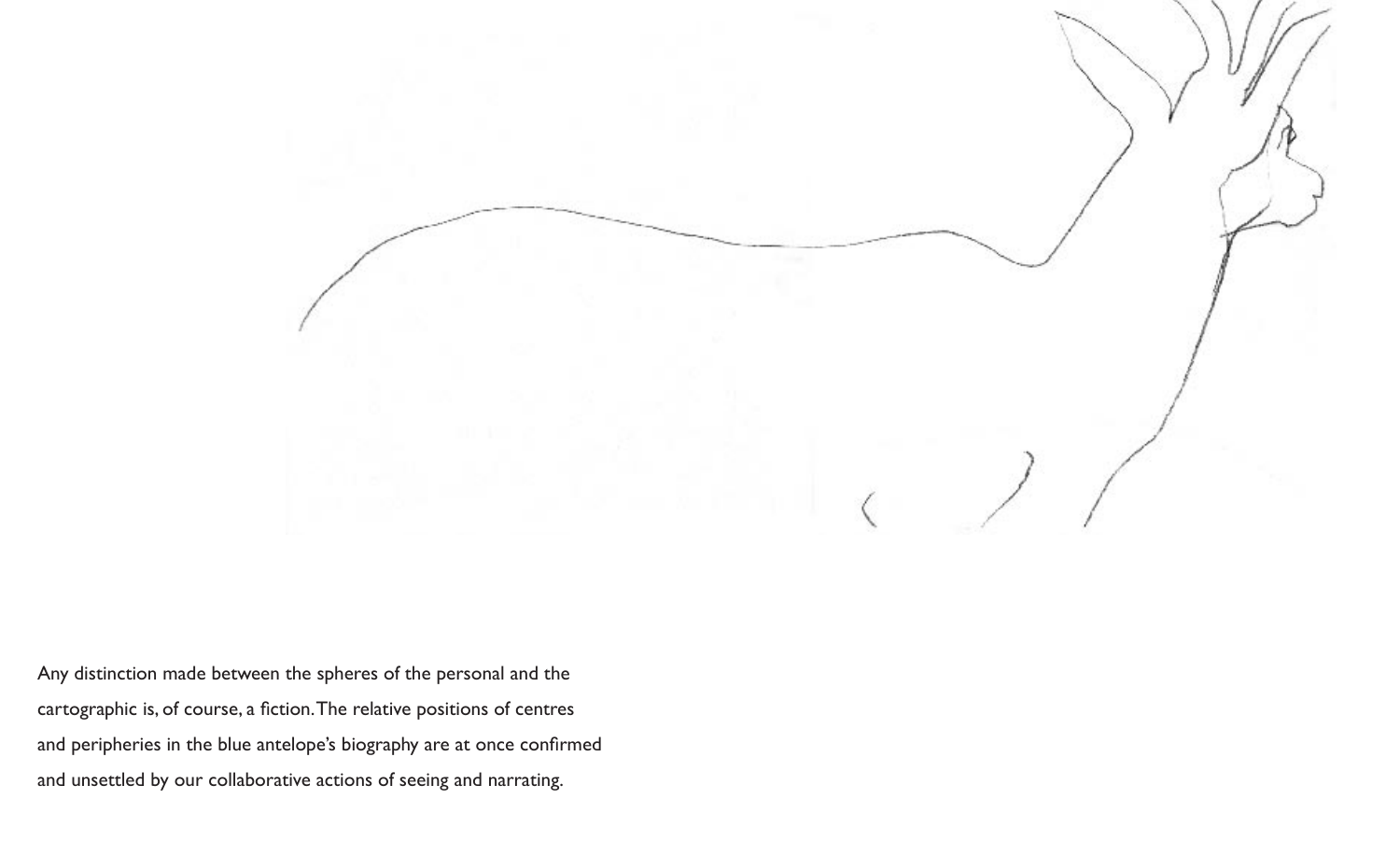

Consider this then, a tender and emotional geography, where a sense of loss is what promises to travel. Being blue can be an imaginative kind of appreciation.

Consider this, not a dead end, and rather, a generative death.